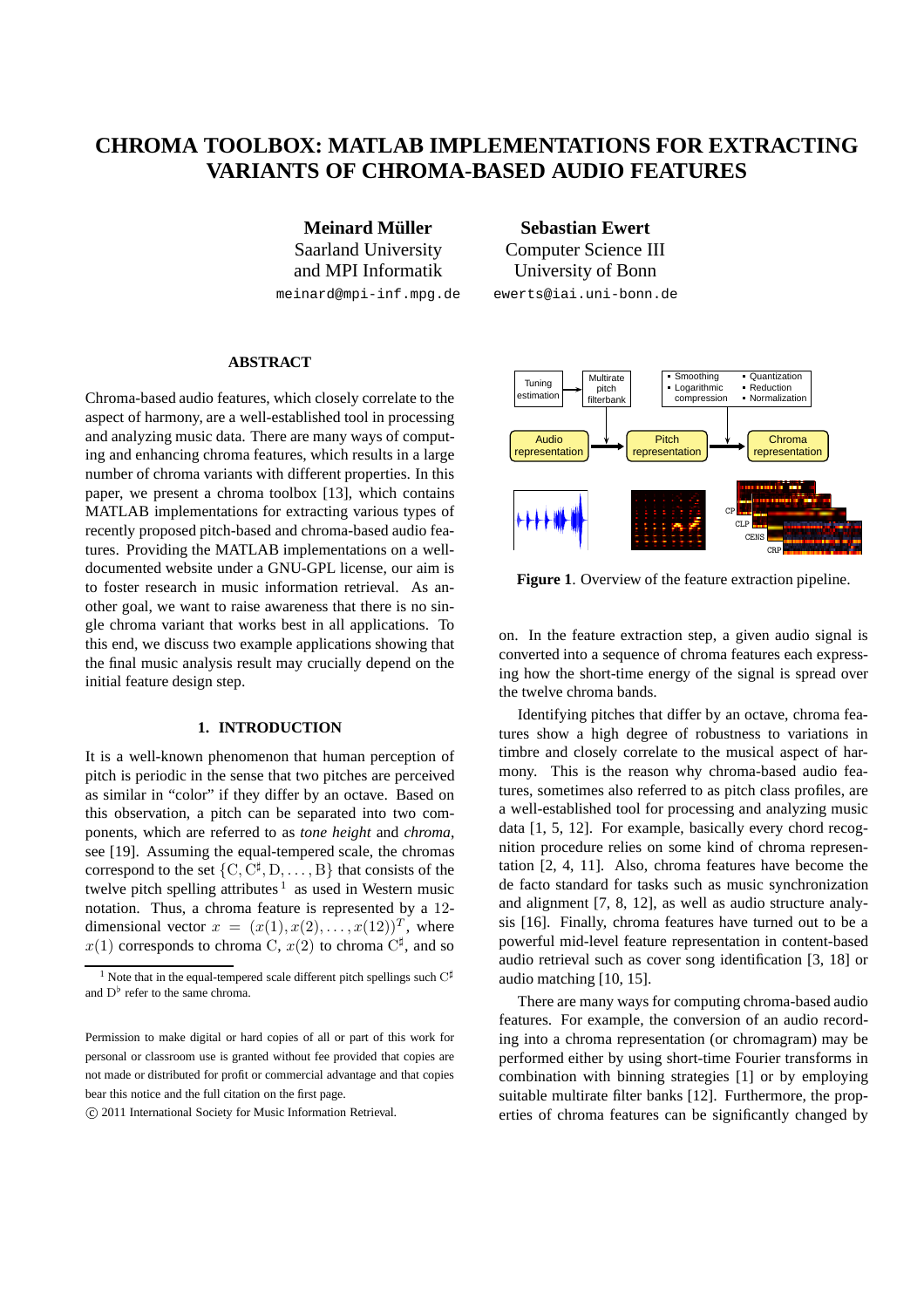introducing suitable pre- and post-processing steps modifying spectral, temporal, and dynamical aspects. This leads to a large number of chroma variants, which may show a quite different behavior in the context of a specific music analysis scenario.

In this paper, we introduce a chroma toolbox, which has recently been released under a GNU-GPL license, see [13]. This well-documented toolbox contains MATLAB implementations for extracting various types of recently introduced pitch-based and chroma-based audio features (referred to as Pitch, CP, CLP, CENS, and CRP), see also Figure 1 for an overview. In Section 2, we give a short summary on how the various feature types are computed while discussing the role of the most important parameters that can be used to modify the features' characteristics. Then, in Section 3, we describe the functions of the toolbox for feature extraction, visualization, and post-processing. One particular goal of this paper is to emphasize the importance of the feature design step by showing that the results of a specific music analysis task may crucially depend on the used chroma type. To this end, we discuss in Section 4 two illustrative example applications, namely chord recognition and audio matching.

### **2. FEATURE EXTRACTION**

In this section, we give an overview on how the various feature types contained in the chroma toolbox are computed. As illustration, Figure 3 shows the resulting feature representations for an audio recording of the first six measures of Op. 100, No. 2 by Friedrich Burgmüller.

#### **2.1 Pitch Representation**

As basis for the chroma feature extraction, we first decompose a given audio signal into 88 frequency bands with center frequencies corresponding to the pitches A0 to C8 (MIDI pitches  $p = 21$  to  $p = 108$ ). To obtain a sufficient spectral resolution for the lower frequencies, one either needs a low sampling rate or a large temporal window. In our toolbox, we employ a constant Q multirate filter bank using a sampling rate of 22050 Hz for high pitches, 4410 Hz for medium pitches, and 882 Hz for low pitches, see [12] for details. The employed pitch filters possess a relatively wide passband, while still properly separating adjacent notes thanks to sharp cutoffs in the transition bands, see Figure 2. Actually, the pitch filters are robust to deviations of up to  $\pm 25$  cents<sup>2</sup> from the respective note's center frequency. To avoid large phase distortions, we use forwardbackward filtering such that the resulting output signal has precisely zero phase distortion and a magnitude modified by the square of the filter's magnitude response, see [17].



**Figure 2**. Magnitude responses in dB for some of the filters of the multirate pitch filter bank. The shown filters correspond to MIDI pitches  $p \in [69:93]$  (with respect to the sampling rate 4410 Hz).

In the next step, for each of the 88 pitch subbands, we compute the short-time mean-square power (i. e., the samples of each subband output are squared) using a window of a fixed length and an overlap of 50 %. For example, using a window length of 200 milliseconds leads to a feature rate of 10 Hz (10 features per second). The resulting features, which we denote as Pitch, measure the short-time energy content of the audio signal within each pitch subband. We refer to Figure 3c for an illustration and to [12] for details.

## **2.2 Tuning**

To account for the global tuning of a recording, one needs to suitably shift the center frequencies of the subband-filters of the multirate filter bank. To this end, we compute an average spectrogram vector and derive an estimate for the tuning deviation by simulating the filterbank shifts using weighted binning techniques similar to [5]. In our toolbox, we have pre-computed six different multirate filter banks corresponding to a shift of  $\sigma \in \{0, \frac{1}{4}, \frac{1}{3}, \frac{1}{2}, \frac{2}{3}, \frac{3}{4}\}$  semitones, respectively. From these filter banks, the most suitable one is chosen according to the estimated tuning deviation.

## **2.3 CP Feature**

From the pitch representation, one obtains a chroma representation simply by adding up the corresponding values that belong to the same chroma. For example, to compute the entry corresponding to chroma C, one adds up values corresponding to the musical pitches C1, C2,  $\dots$ , C8 (MIDI) pitches  $p = 24, 36, \ldots, 108$ . For each window, this yields a 12-dimensional vector  $x = (x(1), x(2), \dots, x(12))^T$ , where  $x(1)$  corresponds to chroma C,  $x(2)$  to chroma C<sup> $\sharp$ </sup>, and so on. The resulting features are referred to as *Chroma-Pitch* and denoted by CP, see Figure 3d.

#### **2.4 Normalization**

To achieve invariance in dynamics, one can normalize the features with respect to some suitable norm. the following, we only consider the  $\ell^p$ -norm defined by  $||x||_p := \left(\sum_{i=1}^{12} |x(i)|^p\right)^{1/p}$  for a given chroma vector  $x =$  $(x(1), x(2), \ldots, x(12))^T$  and some natural number  $p \in \mathbb{N}$ .

<sup>2</sup> The *cent* is a logarithmic unit to measure musical intervals. The semitone interval of the equally-tempered scale equals 100 cents.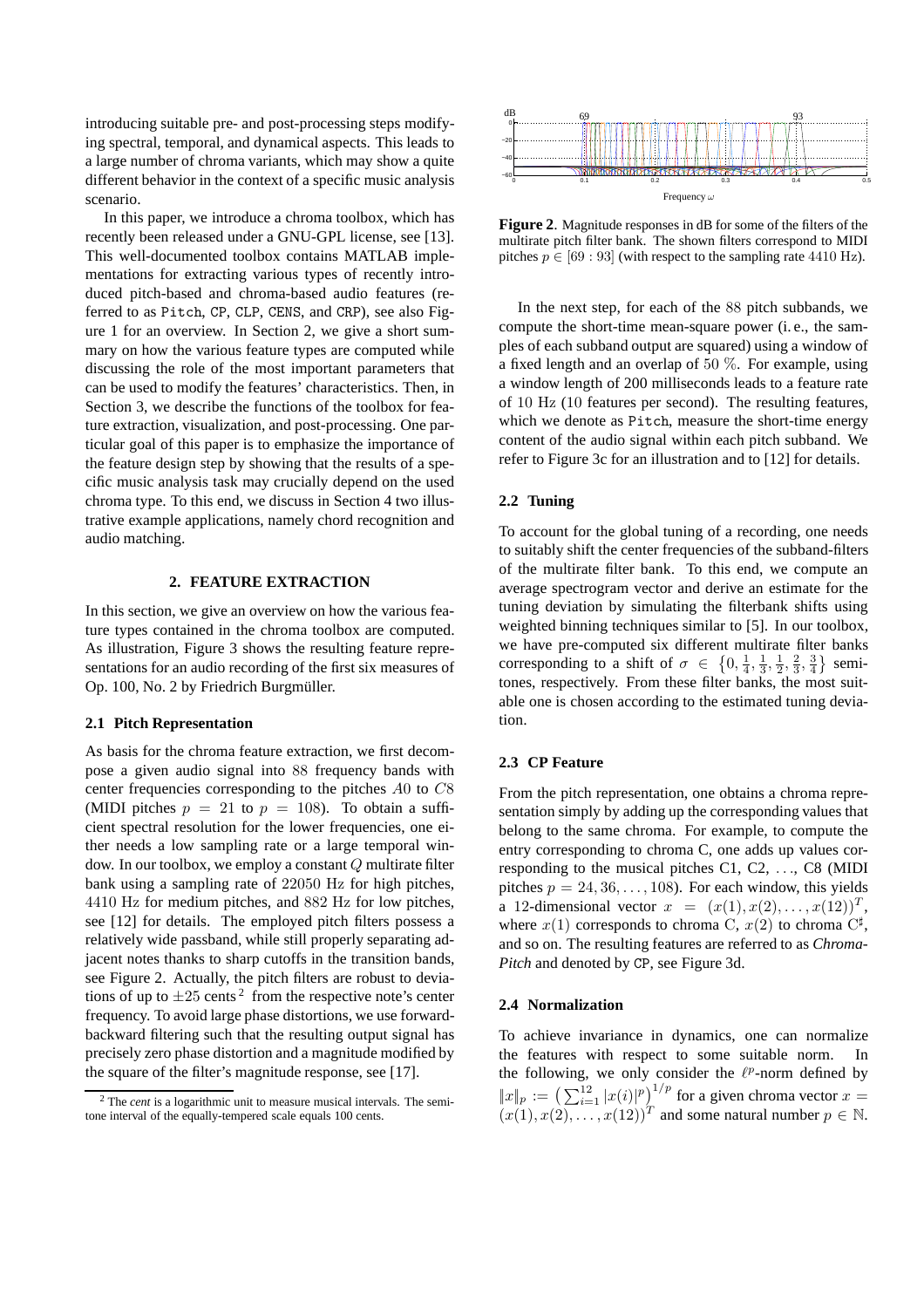To avoid random energy distributions occurring during passages of very low energy (e. g., passages of silence before the actual start of the recording or during long pauses), we replace a chroma vector  $x$  by the uniform vector of norm one in case  $||x||_p$  falls below a certain threshold. Note that the case  $p = 2$  yields the Euclidean norm and the case  $p = 1$ the Manhattan norm. If not specified otherwise, all chroma vectors to be considered are normalized with respect to the Euclidean norm, see also Figure 3e.

## **2.5 CLP Features**

To account for the logarithmic sensation of sound intensity [20], one often applies a logarithmic amplitude compression when computing audio features. To this end, each energy values e of the pitch representation is replaced by the value  $\log(n \cdot e + 1)$ , where *n* is a suitable positive constant. Then, the chroma values are computed as explained in Section 2.3. The resulting features, which depend on the compression parameter η, are referred to as *Chroma-Log-Pitch* and denoted by  $CLP[\eta]$ , see Figure 3f. Note that a similar flattening effect can be achieved by spectral whitening techniques, where the pitch subbands are normalized according to short-time variances in the subbands [5, 9].

## **2.6 CENS Features**

Adding a further degree of abstraction by considering shorttime statistics over energy distributions within the chroma bands, one obtains CENS (Chroma Energy Normalized Statistics) features, which constitute a family of scalable and robust audio features. These features have turned out to be very useful in audio matching and retrieval applications [10, 15]. In computing CENS features, each chroma vector is first normalized with respect to the  $\ell^1$ -norm thus expressing relative energy distribution. Then, a quantization is applied based on suitably chosen thresholds. Here, choosing thresholds in a logarithmic fashion introduces some kind of logarithmic compression as above, see [15] for details. In a subsequent step, the features are further smoothed over a window of length  $w \in \mathbb{N}$  and downsampled by a factor of d, see Section 2.8. The resulting features are normalized with respect to the  $\ell^2$ -norm and denoted by CENS<sup>w</sup>, see also Figure 3g and Figure 3h for illustrations.

## **2.7 CRP Features**

To boost the degree of timbre invariance, a novel family of chroma-based audio features has been introduced in [14]. The general idea is to discard timbre-related information as is captured by the lower mel-frequency cepstral coefficients (MFCCs). Starting with the Pitch features, one first applies a logarithmic compression and transforms the logarithmized pitch representation using a DCT. Then, one



**Figure 3**. Score and various feature representations for an audio recording of the first four measures of Op. 100, No. 2 by Friedrich Burgmüller.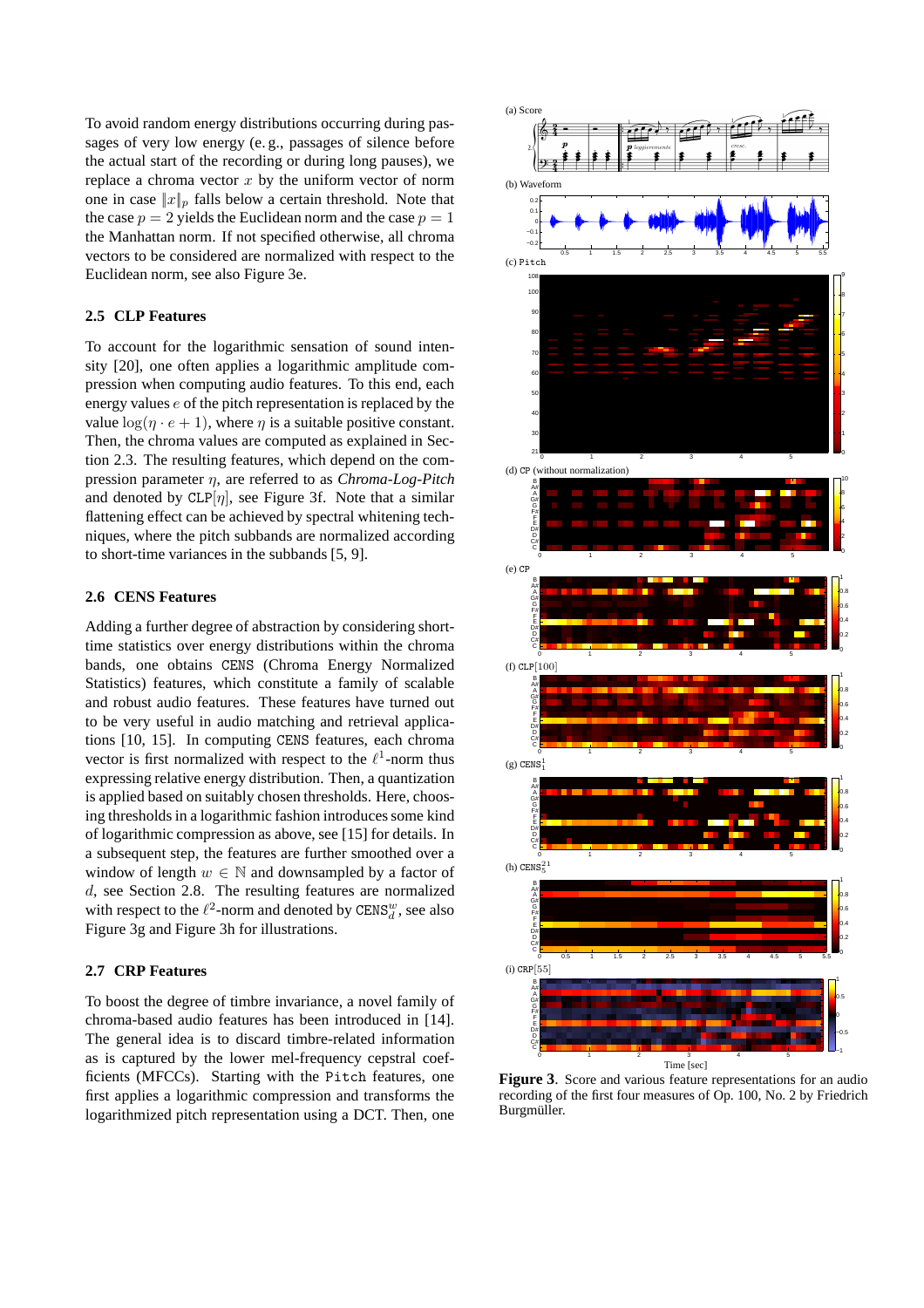| Filename                           | Main parameters                                               | Description                                                               |
|------------------------------------|---------------------------------------------------------------|---------------------------------------------------------------------------|
| way to audio.m                     |                                                               | Import of WAV files and conversion to expected audio format.              |
| estimateTuning.m                   | pitchRange                                                    | Estimation of the filterbank shift parameter $\sigma$ .                   |
| audio_to_pitch_via_FB.m            | winLenSTMSP                                                   | Extraction of pitch features from audio data.                             |
| pitch to chroma.m                  | applyLogCompr, factorLogCompr $\hat{=} \eta$                  | Derivation of CP and CLP features from Pitch features.                    |
| pitch to CENS.m                    | winLenSmooth $\widehat{=} w$ , downsampSmooth $\widehat{=} d$ | Derivation of CENS features from Pitch features.                          |
| pitch to CRP.m                     | coeffsToKeep $\hat{=} n$ , factorLogCompr $\hat{=} n$         | Derivation of CRP features from Pitch features.                           |
| smoothDownsampleFeature.m          | winLenSmooth $\hat{=} w$ , downsampSmooth $\hat{=} d$         | Post-processing of features: smoothing and downsampling.                  |
| normalizeFeature.m                 |                                                               | Post-processing of features: $\ell^p$ -normalization (default: $p = 2$ ). |
| visualizePitch.m                   | featureRate                                                   | Visualization of pitch features.                                          |
| visualizeChroma.m                  | featureRate                                                   | Visualization of chroma features.                                         |
| visualizeCRP.m                     | featureRate                                                   | Specialized version of visualizeChroma for CRP features.                  |
| qenerateMultiratePitchFilterbank.m |                                                               | Generation of filterbanks (used in audio_to_pitch_via_FB.m).              |

**Table 1**. Overview of the MATLAB functions contained in the chroma toolbox [13].

only keeps the upper coefficients of the resulting pitchfrequency cepstral coefficients (PFCCs), applies an inverse DCT, and finally projects the resulting pitch vectors onto 12-dimensional chroma vectors, which are then normalized with respect to the  $\ell^2$ -norm. These vectors are referred to as CRP (Chroma DCT-Reduced log Pitch) features. The upper coefficients to be kept are specified by a parameter  $n \in [1:120]$ . As reported in [14], the parameter  $n = 55$ yields good results and constitutes our default stetting. The resulting features are denoted by  $CRP[n]$ , see Figure 3i. Note that opposed to the previously introduced chroma variants, CRP features may have negative entries.

## **2.8 Smoothing**

As already mentioned in Section 2.6, one can further process the various chroma variants by applying smoothing and downsampling operations. For example, subsequent vectors of a feature sequences can be averaged using a sliding window of size  $w$  (given in frames) and then downsampled by a factor d. Starting with CENS, CP,  $CLP[\eta]$ , and CRP[n], the resulting features are denoted by CENS<sup>w</sup>, CP<sup>w</sup><sub>d</sub>,  $CLP[\eta]_d^w$ , and  $CRP[\eta]_d^w$ , respectively. Even though being a simple strategy, smoothing can have a significant impact on the features' behavior within a music analysis tasks. For example, as reported in [15], the temporal blurring of CENS features makes audio matching more robust to local tempo variations. Furthermore, using the parameters  $w$  and  $d$ , one obtains a computationally inexpensive procedure to simulate tempo changes on the feature level. We illustrate this by means of a concrete example. Suppose, we start with a chroma representation having a feature rate of 10 Hz. Then using  $w = 41$  and  $d = 10$ , one obtains one chroma vector per second, each covering roughly 4100 ms of the original audio signal. Now, using  $w = 53$  (instead of  $w = 41$ ) and  $d = 13$  (instead of  $d = 10$ ) results in a temporally scaled version of the features sequence simulating a tempo change of  $10/13 \approx 0.77$ . Such tempo change strategies have been applied successfully in the context of audio indexing [10].

## **3. TOOLBOX**

The feature extraction components as described in Section 2 form the core of our chroma toolbox, which is freely available at the well-documented website [13] under a GNU-GPL license. Table 1 gives an overview of the main MAT-LAB functions along with the most important parameters. Note that there are many more parameters not discussed in this paper. However, for all parameters there are default settings so that none of the parameters need to be specified by the user.

To demonstrate how our toolbox can be applied, we now discuss the code example  $3$  shown in Table 2. Our example starts with a call to the function wav\_to\_audio, which is a simple wrapper around MATLAB's wavread.m and converts the input WAV file into a mono version at a sampling rate of 22050 Hz. Furthermore, the struct sideinfo is returned containing meta information about the WAV file. In line 3, the audio data is processed by estimateTuning, which computes an appropriate filter bank shift  $\sigma$  for the recording. Next, in lines 5–9, Pitch features are computed. Here, the struct paramPitch is used to pass optional parameters to the feature extraction function. If some parameters or the whole struct are not set manually, then meaningful default settings are used. This is a general principle throughout the toolbox. For the pitch computation, winLenSTMSP specifies the window length in samples. Here, 4410 together with a sampling frequency of 22050 Hz results in a window length corresponding to 200ms of audio. Using half-overlapped windows leads to a feature rate of 10 Hz. The filterbank shift is specified in line 6 using the output of estimateTuning. Furthermore, an internal visualization is activated using the parameter visualize. Then, a call to audio to pitch via FB results in a  $120 \times N$ -matrix  $f$  pitch that constitutes the Pitch features, where  $N$  is the number of time frames and the first dimension corresponds to MIDI pitches. Actually, only the bands corresponding

<sup>3</sup> This example is also contained in the toolbox as function demoChromaToolbox.m.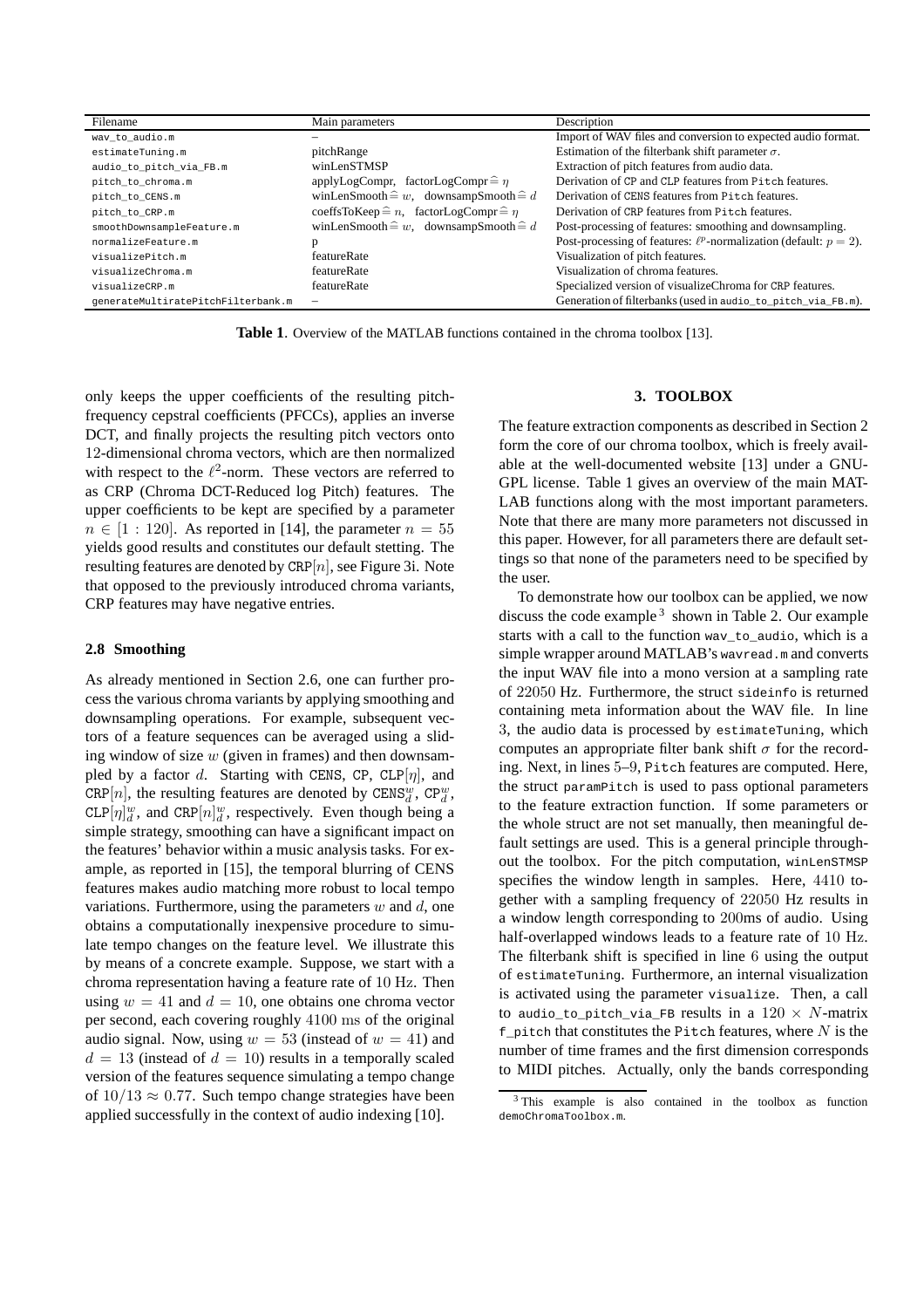```
1 filename='Systematic_Chord-C-Major_Eight-Instruments.wav';
2 [f_audio,sideinfo]=wav_to_audio('','data_WAV/',filename);<br>3 shiftFB=estimateTuning(f audio);
     shiftFB=estimateTuning(f_audio);
\frac{4}{5}5 paramPitch.winLenSTMSP=4410;<br>6 paramPitch.shiftFB=shiftFB;
    paramPitch.shiftFB=shiftFB;
     7 paramPitch.visualize=1;
 8 [f_pitch,sideinfol=
         -<br>audio to pitch via FB(f audio,paramPitch,sideinfo);
10
11 paramCP.applyLogCompr=0;
12 paramCP.visualize=1;<br>13 paramCP.inputFeature
13 paramCP.inputFeatureRate=sideinfo.pitch.featureRate;<br>14 If CP sideinfol=pitch to chroma(f pitch paramCP side
     [f CP, sideinfo]=pitch_to_chroma(f_pitch,paramCP,sideinfo);
15
16 paramCLP.applyLogCompr=1;<br>17 paramCLP.factorLogCompr=1
     17 paramCLP.factorLogCompr=100;
18 paramCLP.visualize=1;<br>19 paramCLP.inputFeature
     19 paramCLP.inputFeatureRate=sideinfo.pitch.featureRate;
20 [f_CLP, sideinfo]=pitch_to_chroma(f_pitch,paramCLP, sideinfo);\frac{21}{22}22 paramCENS.winLenSmooth=21;<br>23 paramCENS.downsampSmooth=5
23 paramCENS.downsampSmooth=5;<br>24 paramCENS visualize=1;
24 paramCENS.visualize=1;<br>25 paramCENS.inputFeature
25 paramCENS.inputFeatureRate=sideinfo.pitch.featureRate;<br>26 If CENS sideinfol=pitch to CENS(f pitch paramCENS side
     [f_CENS, sideinfo]=pitch_to_CENS(f_pitch, paramCENS, sideinfo);
\frac{27}{28}28 paramCRP.coeffsToKeep=[55:120];<br>29 paramCRP.visualize=1;
29 paramCRP.visualize=1;<br>30 paramCRP inputFeature
     paramCRP.inputFeatureRate=sideinfo.pitch.featureRate;
31 [f_CRP,sideinfo]=pitch_to_CRP(f_pitch,paramCRP,sideinfo);
\frac{32}{33}33 paramSmooth.winLenSmooth=21;
34 paramSmooth.downsampSmooth=5;<br>35 paramSmooth_inputFeatureRate=
35 paramSmooth.inputFeatureRate=sideinfo.CRP.featureRate;
     [f_CRPSmoothed,featureRateSmoothed]=...
37 smoothDownsampleFeature(f_CRP,paramSmooth);<br>38 parameterVis featurePate-featurePateSmoothed;
     parameterVis.featureRate=featureRateSmoothed;
39 visualizeCRP(f_CRPSmoothed,parameterVis);
```
**Table 2**. Code example.

to MIDI pitches 21 to 108 are computed and the values of the other bands are set to zero. Furthermore, details on the feature configuration are appended to the sideinfo struct. Using sideinfo to store all relevant meta information related to the feature processing pipeline constitutes a second general principle in our toolbox.

In lines 11–31, various chroma representations are derived from the pitch features. First, in lines 11–14, CP features are computed. Then, activating the logarithmic compression using applyLogCompr, CLP[100] features are computed in lines 16–20. The compression level is specified in line 17 by the parameter factorLogCompr, which corresponds to the parameter  $\eta$  introduced in Section 2.5. Next, in lines  $22-26$ ,  $CENS<sub>5</sub><sup>21</sup>$  features are computed. Here, the parameters winLenSmooth and downsampSmooth correspond to the parameters  $w$  and  $d$  explained in Section 2.8, respectively. Finally, in lines 28–31, CRP[55] features are computed, where the parameter  $n$  of Section 2.7 corresponds to the lower bound of the range specified by coeffsToKeep, see line 28. Finally, the use of the function smoothDownsampleFeature is demonstrated, where in lines 33–34 the parameters  $w$  and  $d$  are specified as for the CENS computation. At the end of our example, we visualize the smoothed CRP features using the function visualizeCRP.

## **4. ILLUSTRATING APPLICATIONS**

To demonstrate the importance of the feature design step, we now discuss the various chroma variants within two different music analysis scenarios. Here, rather than commending a specific feature type, our goal is to show how different feature variants and parameter settings may crucially influence the final analysis results.

#### **4.1 Chord Recognition**

The computer-based harmonic analysis of music recordings with the goal to automatically extract chord labels directly from the given audio material constitutes a major task in music information retrieval [2, 4, 11]. In most automated chord recognition procedures, the given music recording is first converted into a sequence of chroma-based audio features and then pattern matching techniques are applied to map the chroma features to chord labels.

We now demonstrate by a small experiment, how the final recognition rates substantially depend on the underlying chroma representation and parameters that control temporal and spectral aspects. To this end, we revert to three different pattern matching techniques. The first two approaches are simple template-based approaches, referred to as T<sup>b</sup> and T<sup>a</sup>, where the first approach uses data-independent binary templates and the second one data-dependent average templates. As third approach, we employ hidden Markov models denoted by HMM. Using the annotated Beatles dataset as described in [6], which consists of 180 Beatles songs, we computed recognition rates based on conventional Fmeasures using 3-fold cross validation. Figure 4 shows the recognition rates for the three pattern matching techniques in combination with different chroma variants.

As these experimental results indicate, the used chroma representation can have a significant influence on the chord recognition accuracy. In particular, a logarithmic compression step in the chroma extraction turns out to be crucial. Furthermore, the results reveal that temporal feature smoothing plays an important role in chord recognition– in particular for recognizers that work in a purely frame-



**Figure 4**. Dependency of the recognition rates (F-measures) of different chord recognition procedures on the used chroma variant (using a Beatles dataset and 3-fold cross validation).